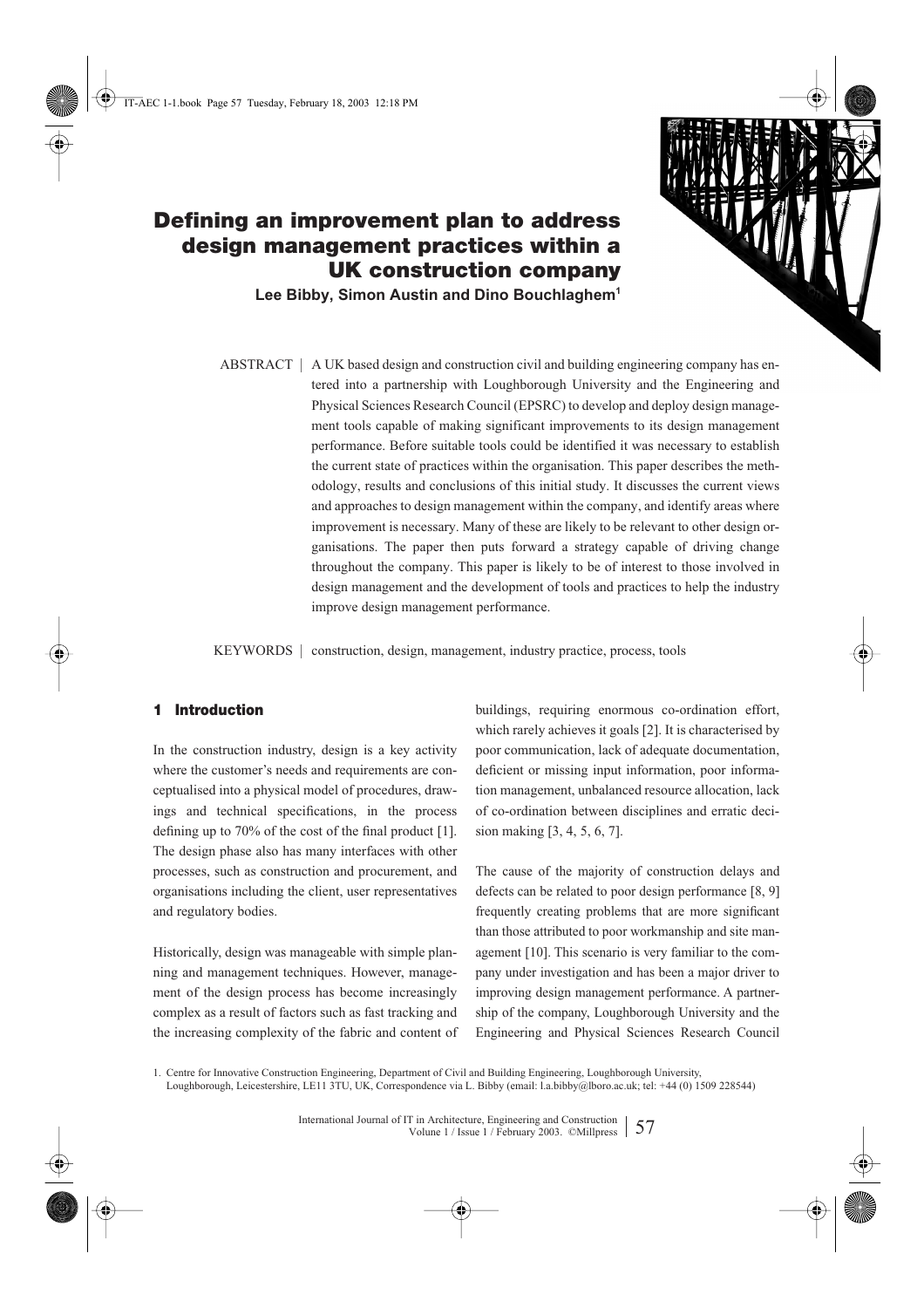(EPSRC) is supporting a research project on design management, as part of a four year Engineering Doctorate (EngD) Programme delivering changes to design management understanding and practices.

This paper discusses the methodology, results and conclusions of an initial study undertaken within the company. We discuss the current views and approaches to design management within the company, and identify areas where improvement is necessary. Many of these are likely to be relevant to other design organisations, particularly those that have evolved into design and building from traditional contracting. We then describe a strategy for driving change throughout the company.

### **2 Methodology**

The methodology adopted to meet the research objectives was based on a previous approach [11] and comprised a literature review, review of current and recent research projects in the field, semi-structured interviews with company staff and triangulation of interview results with literature.

The review of design management literature provided an up to date understanding of the subject matter as well as helping to formulate a framework for conducting the semi-structured interviews. The triangulation stage of the investigation was used to validate interview results and identify tools and practices to address problems facing the company.

The review of current and recent research projects in the field indicated where the research could focus to provide competitive advantage to the company while ensuring it did not duplicate any existing work.

Semi-structured interviews were used to collect data from fifteen individuals (directors, project managers, construction managers, design managers and design engineers) relating to current design management practices and problems within the company. They were

preferred to structured interviews, where respondents are offered only a limited range of answers which has the risk of leading to biased views. At the other extreme unstructured interviews can produce data that are both difficult and laborious to code and analyse. Good practice in conducting interviews was used in this research [12]. The interview results were categorised and triangulated with literature as a validation exercise. Triangulation also helped to highlight underlying causes of problems identified by interviewees and potential solutions to the problems.

The interviewees identified a significant number of improvement areas to address in current design management practice. Each improvement areas was ranked based on the frequency it was raised by the interviewees. This identified the most critical issues that needed to be addressed within the company. To discover whether there were any common themes underlying these issues, the root cause for each issue were identified from literature as were potential ways of addressing each root cause (improvement mechanisms). This exercise allowed the research team to identify the improvement mechanisms that were necessary to address each issue raised by interviewees. The improvement mechanisms are:

- Structured and explicit design process
- Improved design planning
- Integrate design and construction
- Information flow management
- Understand/predict impact of design changes
- Knowledge database

To understand which improvement mechanisms would offer the greatest benefit to the company (i.e. those strategies that allows the company to address the most critical and greatest range of issues) they were ranked based an "importance weighting" calculated using Equation 1.

The weighting exercise provided a simple ranking system for the improvement mechanisms. It indicated the potential each improvement mechanism has to address the range of issues identified by interviewees. This is a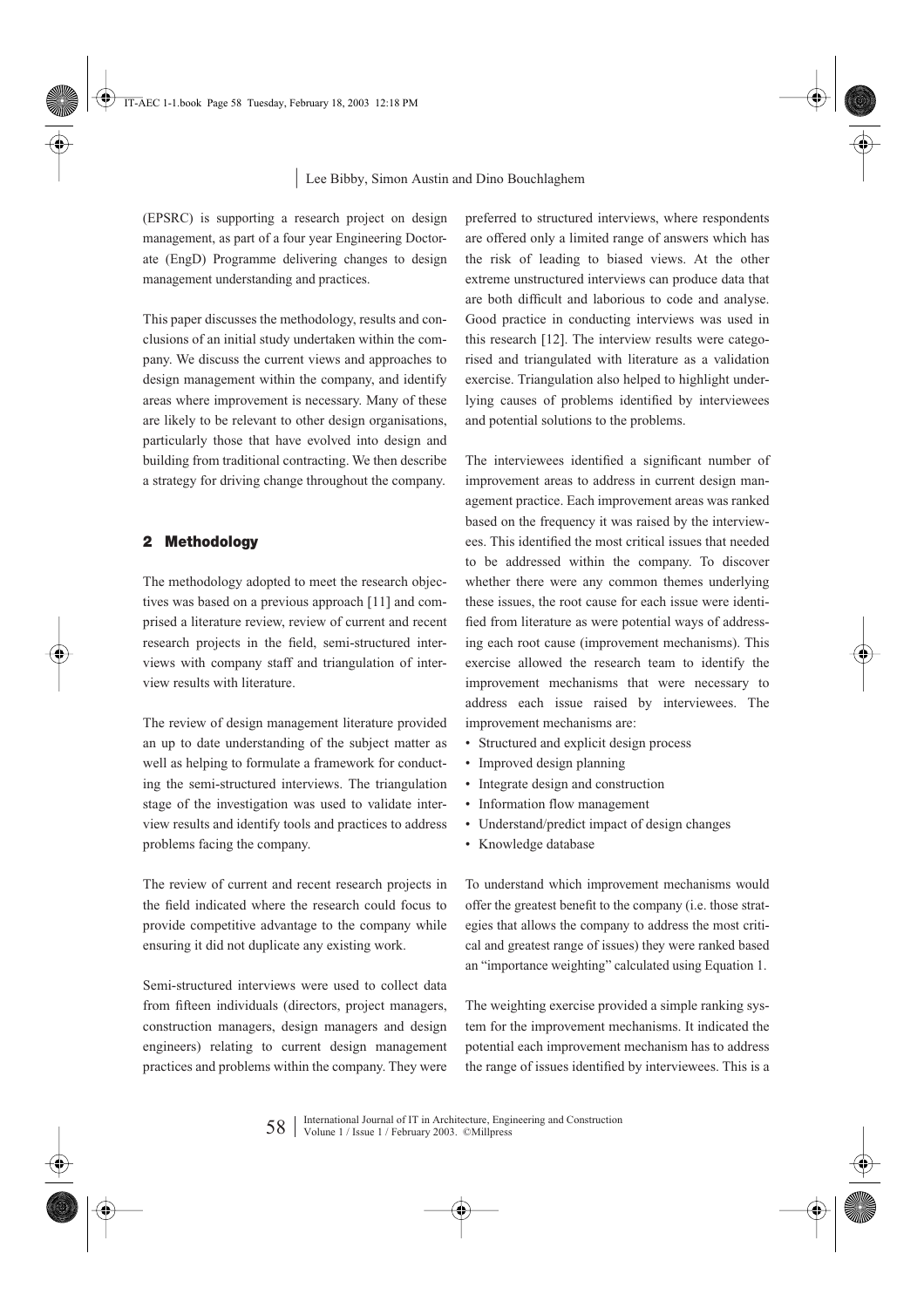$$
X_i = \frac{(A_i Y_i)}{\Sigma(A_i Y_i)}
$$

A <sub>i</sub> - sum for all issues the number of interviewees identifying each issue which can be solved (or part solved) by improvement mechanism "i"

 $Y_{i}$  - number of issues to which improvement mechanism "i" is applicable

**Equation 1.** Importance weighting, X<sub>i</sub> for each improvement mechanism

measure of the importance of each improvement mechanism to the company and thus provided a clear understanding of where the research activities should focus to benefit the company.

### **3 Research results and discussion**

Semi-structured interview results provided a clear understanding of design management practices within the company and where the major challenges lie for improving performance. Several aspects of design management practice were discussed during the interviews. The results of this exercise and the triangulation with literature sources are presented below.

### **3.1 Nature of design**

When asked to describe the process of design only a third of respondents identified the four design main activities of analysis, synthesis, evaluation and dissemination as described by Markus and Arch [13] albeit using varying terminology. They described the design process within the context of a project process. This would be expected, considering that it is the terminology they are comfortable with and use in the work environment. However, no respondent identified the iterative nature of design [14] and only one respondent identified an "appraisal" [13] activity as part of the design process.

Some interview comments suggested that company employees with a contracting background do not understand the process of design. Two interviewees with such

a background were unable to provide an answer to the question. However, a similar inability was demonstrated by an interviewee with design experience.

The analysis of interview results suggests that there is a need to improve the understanding of the very nature of the design process throughout the company. This is considered necessary by literature to be able to successfully achieve project objectives [15] and undertake the activity of design [16].

A structured and explicit design process may help to educate staff about the nature of the design process. The benefit is that it allows process participants to understand the process as a whole, their roles and responsibilities [17].

### **3.2 Standard design process definitions**

The responses by interviewees when asked whether they were aware of any standard design process definitions are shown in Table 1. There is a general awareness (73%) of the RIBA Plan of Work [18]. This is to be expected as it has been available since the mid 1960's and therefore it is likely that many within the industry would be aware of it. Only one interviewee stated an awareness of another standard design process definition, a project process map produced by a project management group and believed it to be a "very effective way of representing the project".

No interviewee was able to provide a detailed description of any standard design process definition such as the various stages of the RIBA Plan of Work.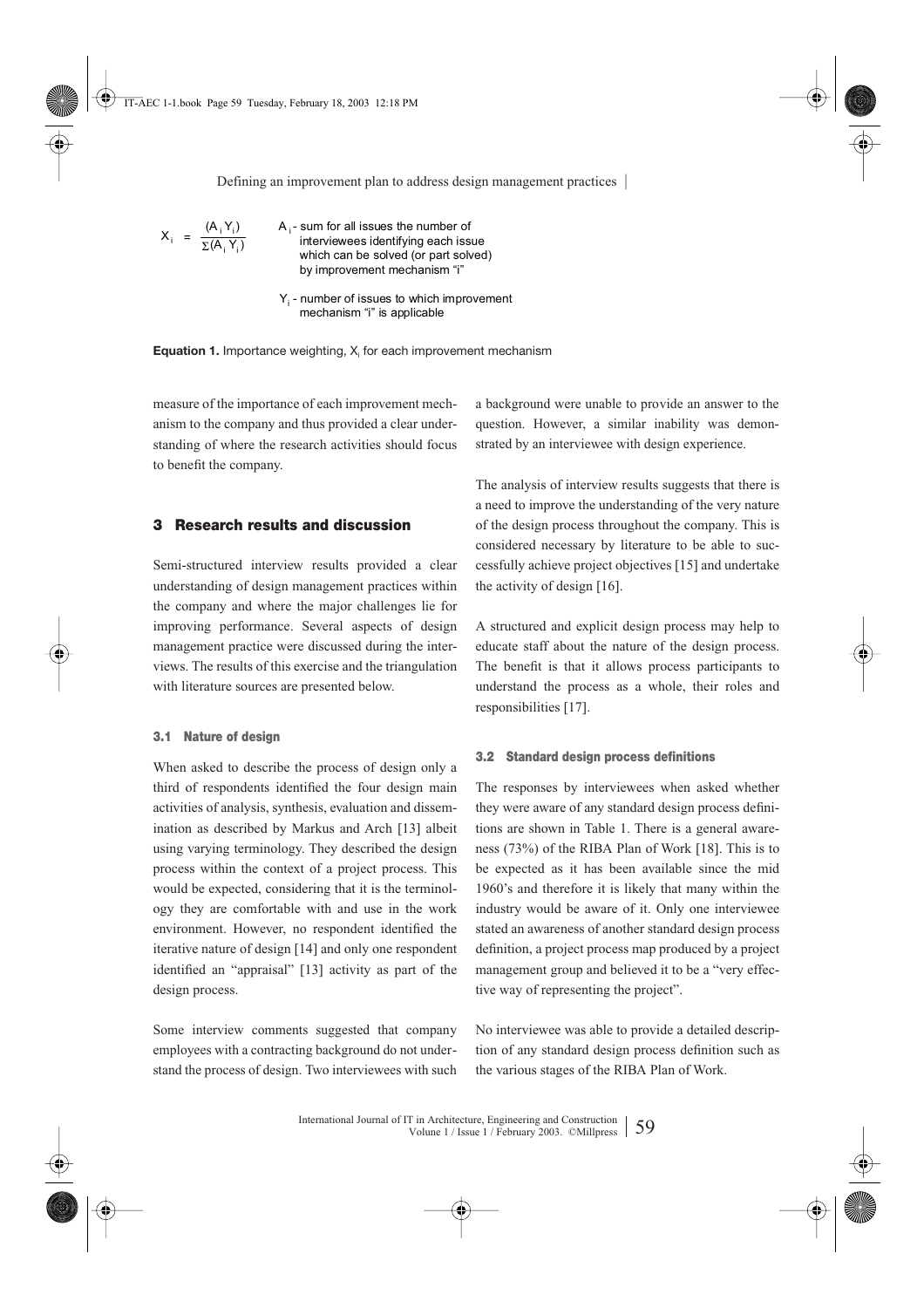| response                                             |    | number   percentage |
|------------------------------------------------------|----|---------------------|
| No                                                   |    | 20%                 |
| I am aware of RIBA plan of work                      | 11 | 73%                 |
| I am aware of other standard process definitions     |    | 7%                  |
| I understand in detail a standard process definition |    | 0%                  |

**Table 1.** Knowledge of standard design process definitions

This line of questioning has highlighted that the company uses no consistent process for approaching the design phase of a project. It is claimed [19] that to be able to manage a process effectively it must be repeatable. The inconsistent way in which design is approached from project to project will therefore make management of the process difficult.

The provision of a structured and explicit design process within the company would provide the potential to establish a consistent approach to project design and also to reduce ambiguity in the scope of tasks to be undertaken [20].

### **3.3 Project design stages**

Interviewees were asked to identify the stages of a project's design process and define when each started and finished including the activities that occur during each stage. Responses were mapped against four highlevel design process definitions: The Process Protocol [17], the RIBA Plan of Work [18], the BAA Project Process [21] and the AMEC Project Process [22]. This mapping of interviewee responses is shown by Figure 1. Only seven of the fifteen interviewees felt able to answer this question. Those that provided answers omitted some stages completely or described them using varying terminology. There also were inconsistent descriptions by interviewees of the activities to be undertaken at each stage.

Concept and scheme design stages were not identified by all interviewees and were sometimes described by different terms: tender and preliminary design were used to describe the scheme design stage, whilst scheme development was sometimes referred to instead of concept design. Detailed design was the only phase described consistently.

Currently, employees across the company describe project stages using varying terminology and do not have a common perception of the activities undertaken during each project stage. Without a common language, there is no hope of generating common aims and objectives within the process [23] as verbal communication can neither create sufficient understanding of a process between various parties nor define issues unambiguously [20]. It has been suggested [24] that if the activities that constitute design are not understood, it is not possible to manage design successfully.

An ordered approach to the design process is clearly essential if people are to work together effectively towards common goals [25]. A structured and explicit design process provides such an ordered approach with a common language and unambiguous description of tasks. This improved understanding of the design process will enable project teams to make more rational decisions at the right time and with a full understanding of the implications [24].

### **3.4 Design management activities and processes**

Activities that interviewees believed were part of the design management function are shown in Table 2. The interviewees identified many of the design management issues and activities that are considered significant [3, 4, 5, 6, 7]. It can therefore be concluded that the company understands the fundamental activities necessary to successfully address design management issues and problems, which may be attributed to experience of common difficulties during design. This tri-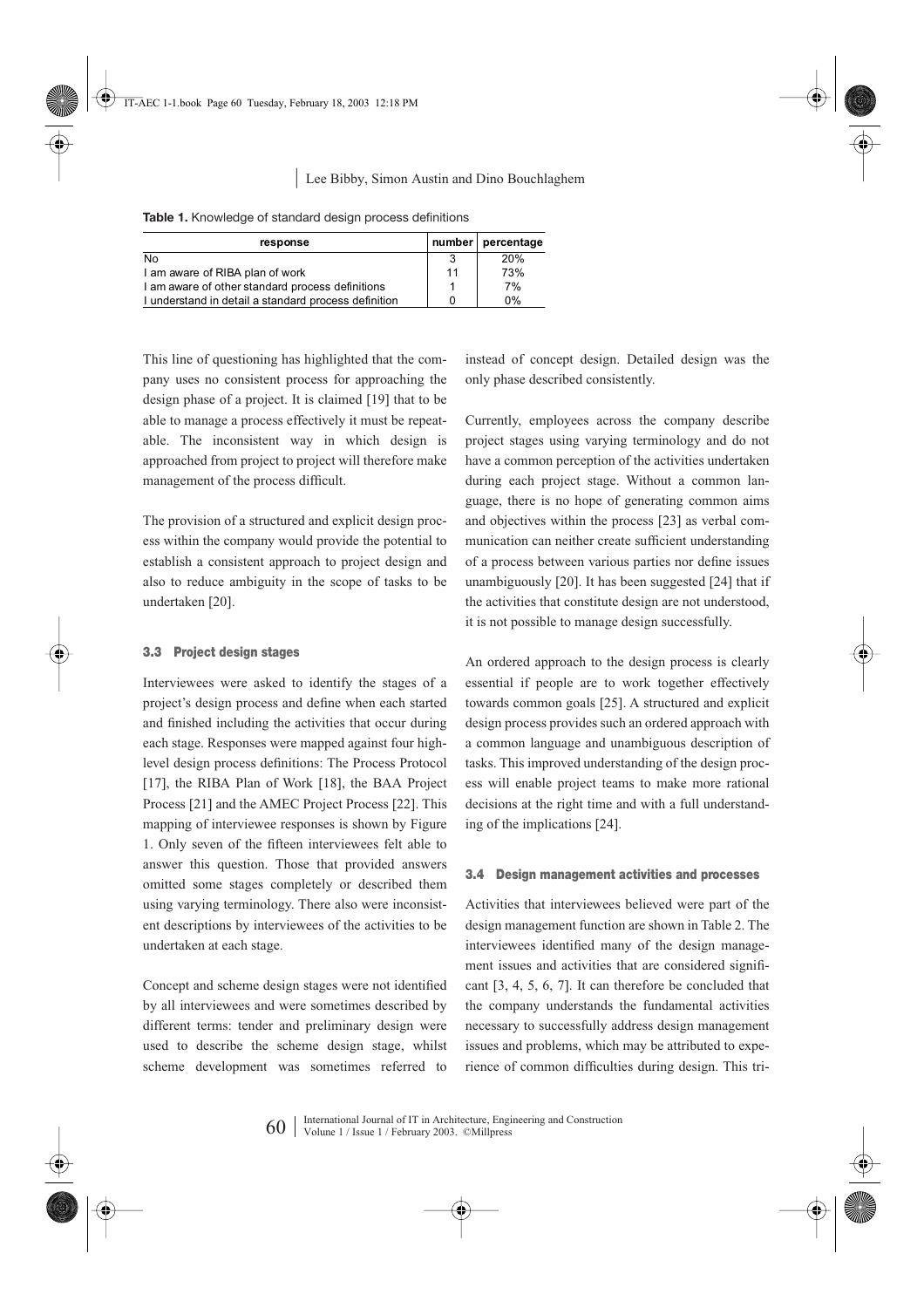| <b>Process Protocol</b>                                                    | <b>RIBA</b><br>(plan of work)                        | <b>BAA Project</b><br><b>Process</b> | <b>AMEC Project</b><br><b>Process</b> | Interviewee responses                                                                  |
|----------------------------------------------------------------------------|------------------------------------------------------|--------------------------------------|---------------------------------------|----------------------------------------------------------------------------------------|
| Demonstrating the<br>Need                                                  | Pre-Agreement                                        | Inception                            |                                       |                                                                                        |
| Conception of Need                                                         | Inception                                            |                                      |                                       | Design brief<br>Client brief stage<br>Understand and evaluate<br>client business needs |
| Outline Feasibility                                                        | Feasibility                                          | Feasibility                          | Feasibility                           | Feasibility study                                                                      |
| Substantive Feasibility                                                    |                                                      |                                      |                                       |                                                                                        |
| Ou tline Conceptual<br>Design                                              | Outline Proposals                                    | Concept Design                       | <b>Concept Design</b>                 | Concept stage<br>Concept design<br>Scheme development<br>Develop options               |
| Full Conceptual Design Scheme Design                                       |                                                      | Co-ordinated Design                  | Scheme Design                         | Tender design<br>Scheme design<br>Preliminary design                                   |
|                                                                            |                                                      |                                      |                                       |                                                                                        |
| Co-ordinated Design,<br>Procurement and Full<br><b>Financial Authority</b> | Detailed Design                                      |                                      | Detailed Design                       | Detailed design                                                                        |
| Production Information Production                                          | Information/BoQ<br>Tender Action<br>Project Planning | Production<br>Information            | Production<br>Information             |                                                                                        |
| Construction                                                               | Operations on site<br><b>Completion</b>              | Construction                         | Construction                          |                                                                                        |
| Operation and                                                              |                                                      | Operations and                       |                                       | As built design                                                                        |
| Maintenance                                                                |                                                      | Maintenance                          |                                       |                                                                                        |
|                                                                            | Feedback                                             |                                      |                                       |                                                                                        |

**Figure 1.** Interviewees view of the project process compared to standard project process

angulation also gives confidence in the knowledge of the company staff involved in the research and therefore the validity of the findings.

### **3.5 Design management tools**

The tools used by interviewees to manage the design process are shown in Figure 2. They range from meetings to financial control schedules. Other tools include information release schedules and milestone delivery dates. A programme of project design activities is the second most popular tool used by interviewees to manage the design but this only represented a third of the sample.

Figure 2 provides a picture of the range of techniques deployed. Thirteen out of the fifteen interviewees used some structured method, but only five help manage design with a combination of three or more of the tools and a further five use only one. Other than interviewees G, H and N, interviewees use few and differing tools to manage the design process. This indicates the company has no defined approach to design management, which may be hampering its design management performance.

The company needs a structured approach to design management incorporating tools to help manage the design process. There are tools, many already used in the construction industry, that can be adopted by the company. However, employees must be motivated to use any new technique otherwise its deployment is likely to fail. To generate enthusiasm users need to be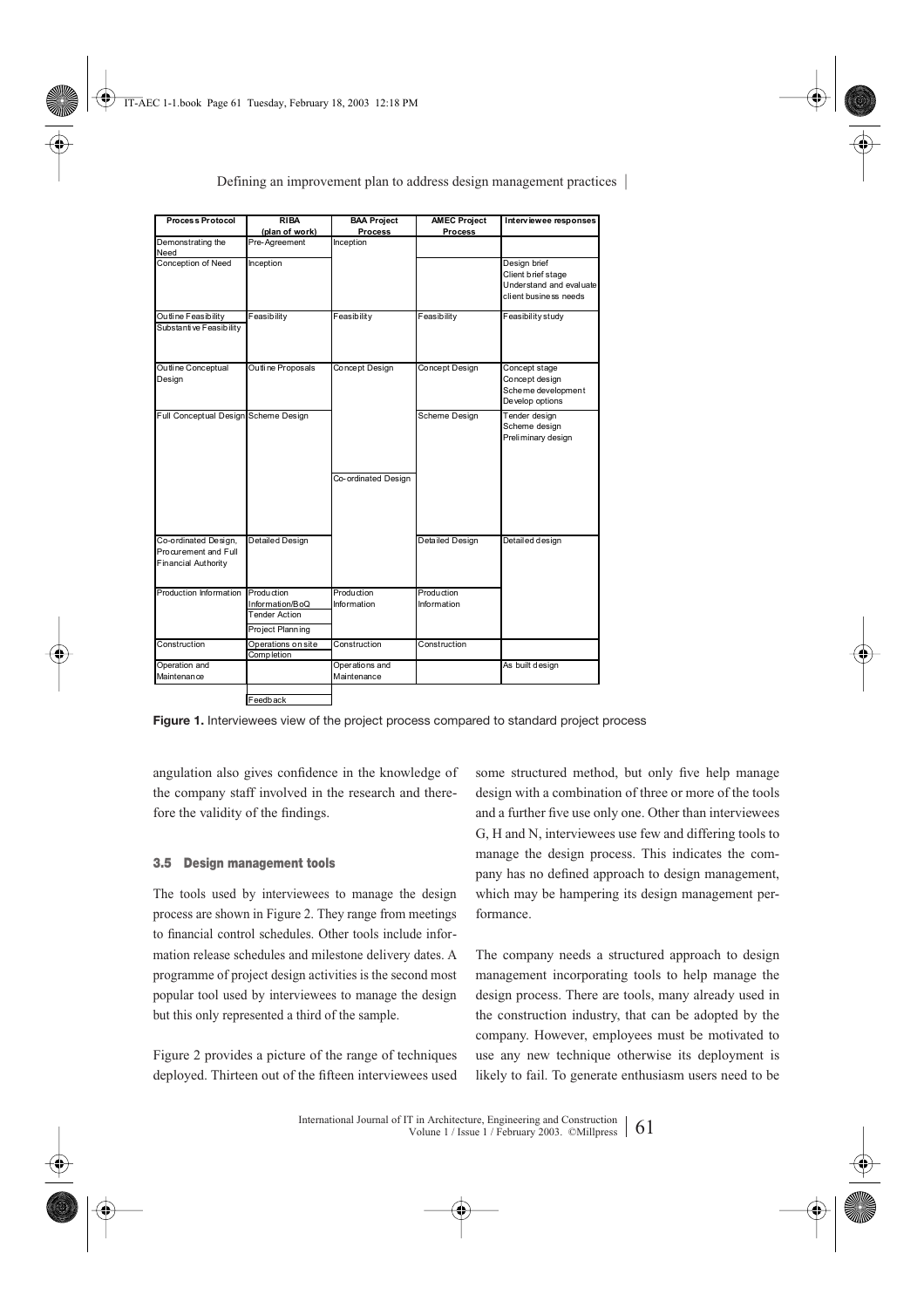|  |  |  |  | Table 2. Interviewee's perceived design management activities compared against literature |  |  |  |  |
|--|--|--|--|-------------------------------------------------------------------------------------------|--|--|--|--|
|--|--|--|--|-------------------------------------------------------------------------------------------|--|--|--|--|

| rank           | activity                             | number         | problem factors and roles identified in literature                     |
|----------------|--------------------------------------|----------------|------------------------------------------------------------------------|
|                | design change management             | 12             | change control process                                                 |
| $\overline{2}$ | design team leadership               | 12             | erratic decision making/inadequacies in designers' technical knowledge |
| 3              | design planning                      | 12             | low confidence in preplanning design/unbalanced resource allocation    |
| 4              | information flow                     | 11             | deficient or missing input information/information management          |
| 5              | standard processes / framework       | 11             |                                                                        |
| 6              | programme / progress monitoring      | 10             | manage progress and budget/manage approval process                     |
|                | client briefing/requirements capture | 8              | poor briefing                                                          |
| 8              | integrating design and construction  | 8              | intergrated design and construction/feedback from site to design       |
| 9              | interface management                 | 8              | lack of co-ordination between disciplines/interface management         |
| 10             | project team structure               | 8              |                                                                        |
| 11             | value management                     | 6              | value management                                                       |
| 12             | risk management                      | 5              | risk analysis                                                          |
| 13             | buildability                         | 5              | buildability                                                           |
| 14             | design development / control         | 4              | design development                                                     |
| 15             | tools and training                   | 4              |                                                                        |
| 16             | decision control                     | $\overline{2}$ | lack of adequate documentation/design decision control                 |
| 17             | cultural issues                      | $\overline{a}$ |                                                                        |
| 18             | CDM / Health and Safety              | $\overline{2}$ |                                                                        |
| 19             | team building                        |                | team building                                                          |



**Figure 2.** Matrix of design management tools used by interviewees

trained and educated about the benefits, how and when to use it and how to overcome barriers (cultural, organisational, process and technical) to uptake. How we focused on the tools appropriate for the company is explained in the methodology and the approach that is being used to encourage tools is discussed in the current research strategy section.

#### **3.6 Design management strengths**

Interviewees were asked to comment on design management activities they believed the company did well. The strengths identified were predominantly (83%) based on their technical skills (good technical design skills, create buildable solutions and understanding contractor needs) associated with the company's design consultant role. It is worth noting that two interviewees believed that no design management activities were carried out well. Generally, interviewees expressed a belief that design management practice within the company could improve significantly.

#### **3.7 Design management improvement areas**

Interviewees identified thirty-five separate design management issues they felt the company often had experienced. When triangulated with literature it became apparent that many of these issues were not attributable to just one cause but rather are the result of several effects. Therefore, the issues require a combination of techniques to address. For example, while the implementation of a structured and explicit design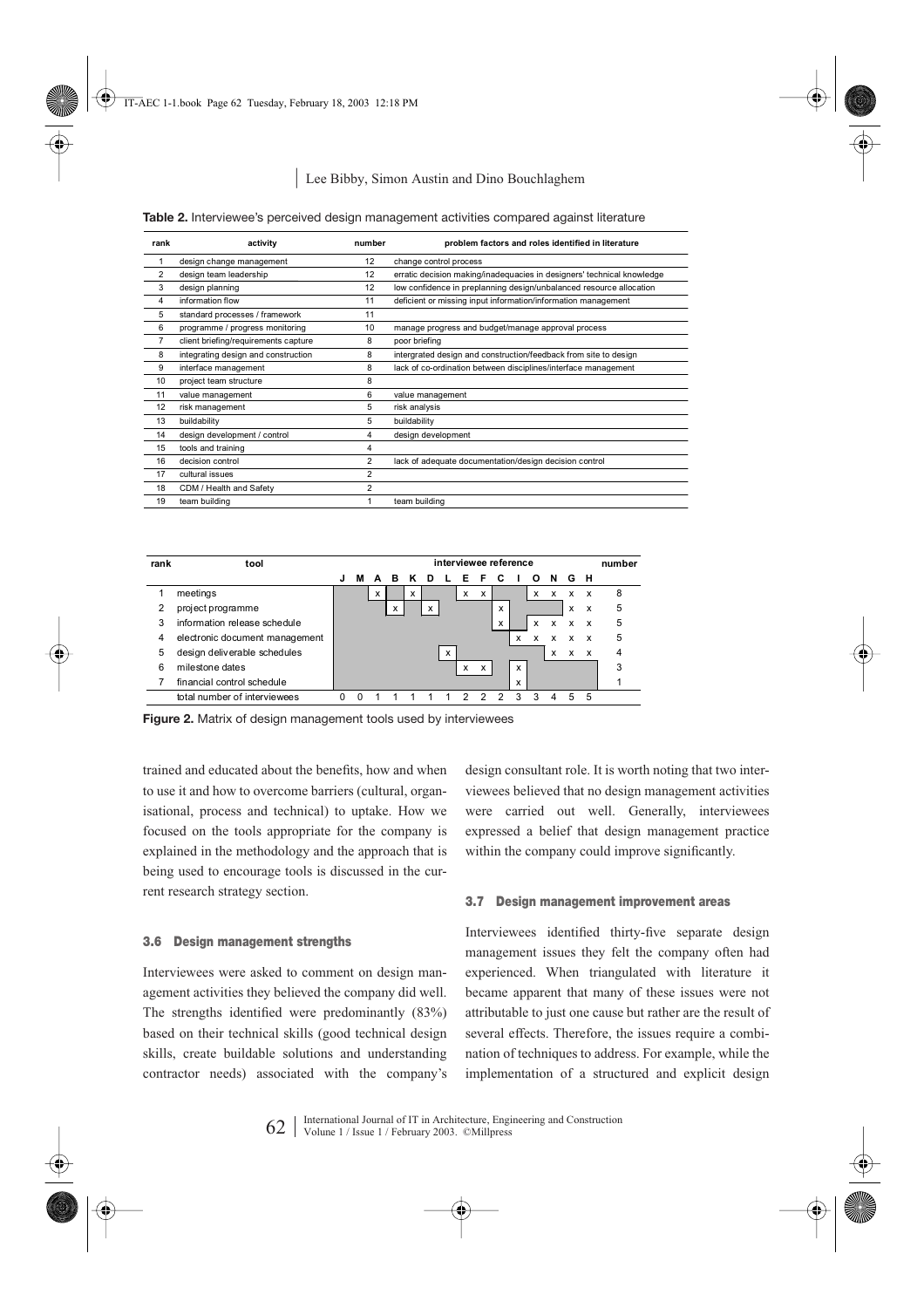process is critical to addressing many of these, its application in isolation would not solve a single problem identified by interviewees. Only when it is used in combination with other techniques will the company be able to overcome the design management difficulties it faces.

Table 3 indicates the relative importance to the company of implementing each improvement mechanism. The chart shows each improvement mechanism with an associated "importance weighting". The weighting of each improvement mechanism is explained in the methodology section.

**Table 3.** Weighted improvement mechanisms

| improvement mechanism                  | importance weighting |
|----------------------------------------|----------------------|
| structured and explicit design process | 36                   |
| design planning                        | 26                   |
| knowledge database                     | 14                   |
| integrate design and construction      | 13                   |
| information flow management            |                      |
| understand/predict impact of change    |                      |
| others                                 |                      |

The cluster of improvement mechanisms that can help the company address the majority of design management challenges it faces are:

- 1. *Structured and explicit design process* provide the team with a clear and explicit description of all the activities that will be carried out during a project, including their order, any dependencies and who should be involved.
- 2. *Design planning* help the team plan a robust design in greater detail
- 3. *Integrate design and construction* help design and construction team work together more effectively
- 4. *Information flow management -* help the team manage to create a focus on design information rather than simply design deliverables
- 5. *Understand/predict impact of change* allow teams to understand and predict the impact of a potential design change

6. *Knowledge database -* provide historical information to support the needs of other improvement mechanisms.

Focusing research on these six mechanisms would allow the company to successfully address twenty eight (80%) of the issues identified by interviewees and make significant contributions to the resolution of five (14%) further issues. A structured and explicit design process and improved design are the critical success factors that should be complemented by the other measures to deliver targeted improvement.

The seven issues contained within the "others" category in Table 3 have a collective importance weighting of 2. They do not represent core issues challenging the successful implementation of design management within the company and therefore will not be investigated further.

### **4 Current Research Strategy**

The research is now focusing on delivering advancements to the company in five of the improvement areas described above, namely:

- Structured and explicit design process
- Improved design planning
- Integrate design and construction
- Information flow management
- Understand/predict impact of design changes

The development of a knowledge database was also identified in the earlier research as a potential improvement mechanism. However, this was considered to be outside the scope of the research and it is likely that the provision of a knowledge database will be pursued centrally by the organisation in the near future.

We are now addressing the improvement strategy by launching a design management education and training initiative. This involves a series of workshops which examine critical aspects of the management of design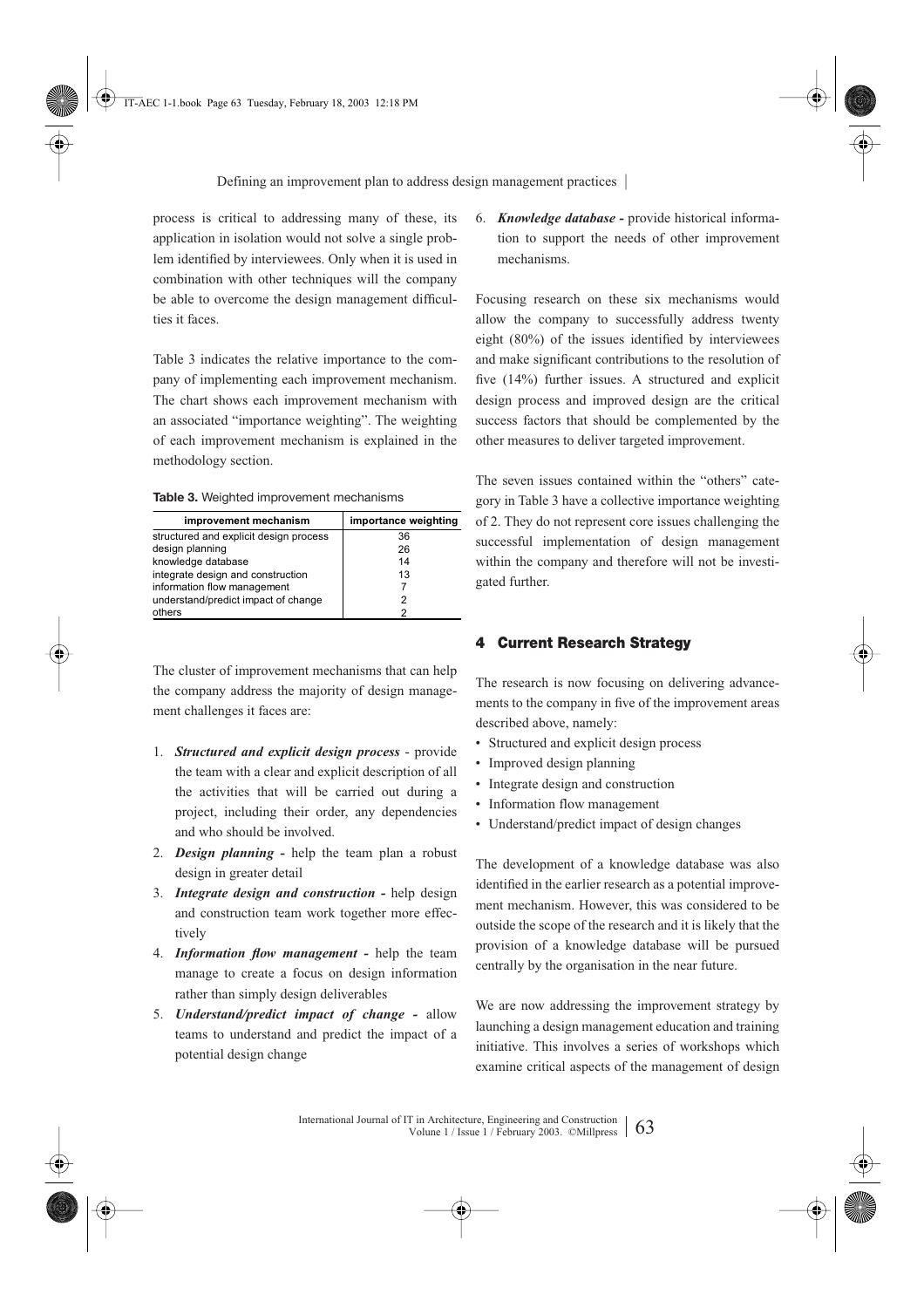and provide appropriate tools. A handbook has been developed containing training material including discussions on the barriers to effective design management, how to overcome them and a suite of twenty-five design management techniques. The latter were identified in the literature and research reviews and relate to the key improvement mechanisms shown above. They are grouped into four distinct yet inter-dependent categories:

- Planning- to help plan the project to satisfy all stakeholder requirements
- Co-ordination -to help co-ordinate design tasks and information
- Development to help develop a design satisfying all stakeholder requirements
- Measurement to help select project partners and monitor their progress

Workshop attendees are provided with an opportunity to discuss issues in the handbook as well as become familiar with the tools through worked examples and exercises. Project team support and a design management intranet site are being provided to ensure that the tools and practices are fully adopted within the company. Dissemination of good practice, on its own, is not sufficient to drive through change [26]. We will also gather feedback on the tools themselves and the impact of their application on projects.

We are currently monitoring the deployment of these tools and supporting training material on a pilot project. We are also gathering information on how individuals perceive each tool; the supporting training material and the effect of each tool on individual and project performance. The findings from this exercise will be used to refine the design management handbook and inform research understanding of design management within the construction industry.

From the deployment and testing of the tools and supporting implementation strategies we anticipate considerable company benefits and research learning. The main benefits are:

- suite of design management tools supported by training material
- company staff introduced to new ideas and tools
- company staff using new ideas and tools on projects
- improved project management (increasing efficiency and effectiveness)
- design management intranet site for support and organisational learning
- understanding the impact of tools on design management practices
- identifying the barriers to introduction and adoption of tools
- developing appropriate implementation strategies
- identifying improvements to existing techniques

# **5 Conclusions**

The investigation to establish current practice of design management within a UK design and construction company has lead to several conclusions.:

Currently the company design process is unstructured, which has lead to the use of varying terminology to describe stages and tasks in the process. The benefits of structuring the design process are that it provides a common language to describe the process and an understanding of the tasks and responsibilities of each project party. From this it can be concluded that a structured design process would benefit the organisation and should be deployed.

Employees are aware of the difficulties they need to overcome to successfully manage the design process, yet the company experiences great difficulties in trying to manage the process. From this situation it can be concluded that the employees need to develop their skills and knowledge so that they can overcome the barriers to managing the design process.

For the company to improve its design management performance the understanding of the very nature of the design process must be improved and employees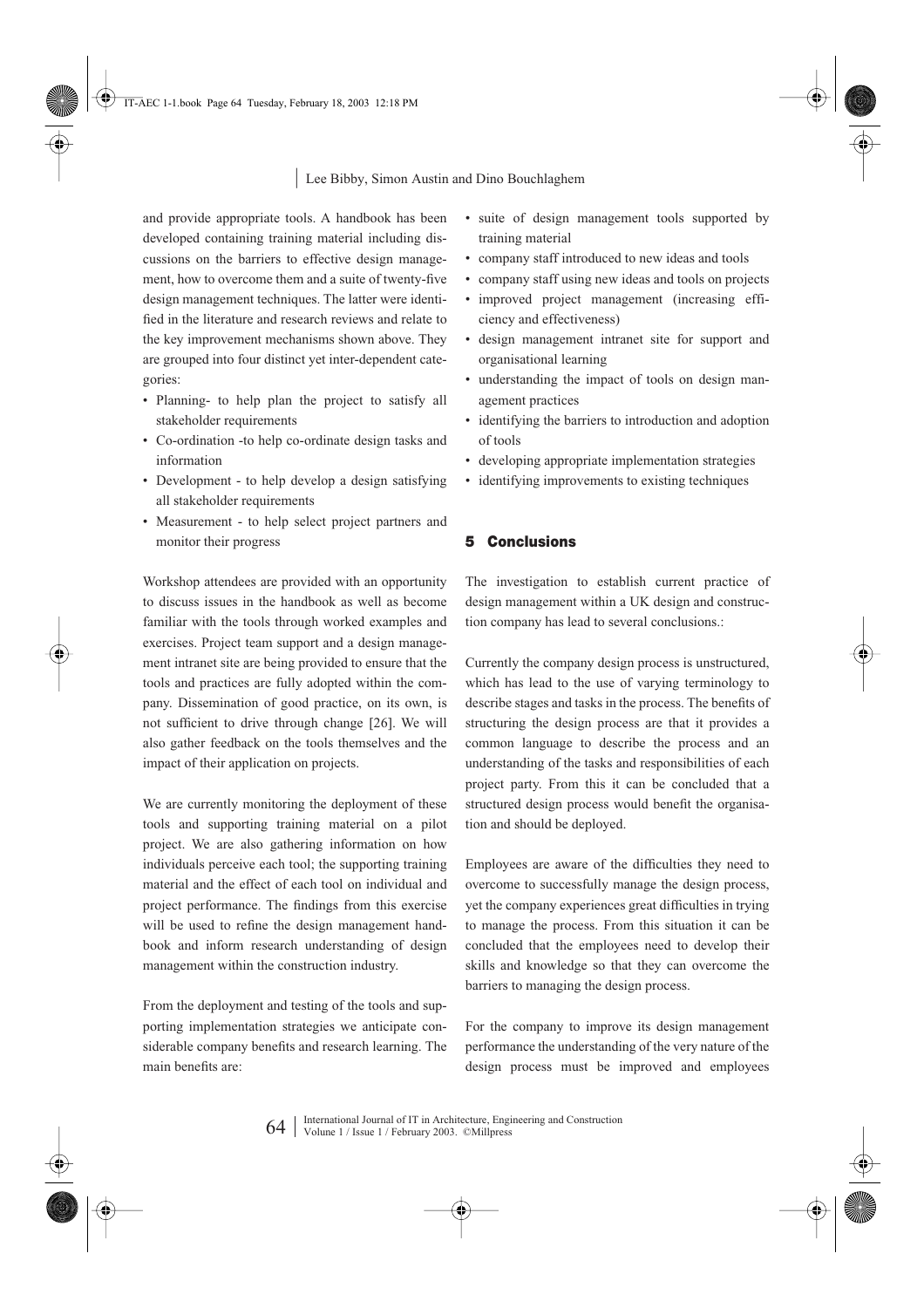should use more of the tools that are available to manage the design process. As we know the type of tools (improvement mechanisms) that employees should use to address the issues facing company we understand where it needs to focus to improve its design management performance. We have been able to devise a structured approach to design management that will benefit the organisation. This is currently being deployed in the form of a design management education and training initiative. It aims to disseminate an understanding of the nature of the design process and provide tools focused on the key needs of the organisation.

### **Acknowledgements**

The authors would wish to thank the Engineering and Physical Sciences Research Council (EPSRC) which has provided the funding for this work. Also, the time and effort provided by interviewees within the company was invaluable in shaping the results of this research.

- REFERENCES | [1] Kochan, A.: "Boothroyd / Dewhirst quantify your designs". *Assembly Automation*, Vol. 11, No. 3, 1991, pp 12-14.
	- [2] Austin, S.A., Baldwin, A.N., Newton, A.J.: "A data flow model to plan and manage the build design process". *Journal of Engineering Design*, Vol. 7, No. 1, 1996, pp 3-17.
	- [3] Austin, S.A., Baldwin, A.N., Newton, A.J.: "Manipulating data flow models of the building design process to produce effective design programmes*". Proceedings of ARCOM Conference,* Loughborough, UK, 1994, pp 592-601.
	- [4] Cornick, T.: *Quality management for building design*, Butterworth, London, 1991, pp 218.
	- [5] Hammond, J., Choo, H. J., Austin, S., Tommelein, I.D., Ballard, G.: "Integrating design planning, scheduling, and control with Deplan". *Proceedings of the 8<sup>th</sup> International Group for Lean Construction Conference*, Brighton, England, 2000.
	- [6] Koskela, L., Ballard, G., Tanhuanpaa, V-P.: "Towards lean design management". *Proceedings of the 5th International Group for Lean Construction Conference*, Gold Coast, Australia, 1997.
	- [7] Lafford *et al*: "Civil Engineering design and construction; a guide to integrating design into the construction process". *Funders Report C534*, Construction Industry Research and Information Association, London, 2001.
	- [8] Horner, R.M.W. and Zakieh, R.: "Improving construction productivity a practical demonstration for a process based approach". *Internal publication*, Construction Management Research Unit, University of Dundee, 1998.
	- [9] Josephson, P. E. and Hammerlund, Y.: "Costs of quality defects in the 90's", *Report 49*, Building Economics and Construction Management, Chalmers University of Technology, 1996, pp 125.
	- [10] Baldwin, A.N., Austin, S.A., Hassan, T.M., Thorpe, A.: "Modelling information flow during the conceptual and schematic stages of building design", *Construction Management and Economics*, Vol. 17, No. 2, 1999, pp 155-167.
	- [11] Steele, J.L.: "The interdisciplinary conceptual design of buildings", *PhD thesis*, Department of Civil and Building Engineering, Loughborough University, 2000.
	- [12] Brenner, M., Brown J., Canter D.: *The research interview: Uses and approaches*, Academic Press, London, 1985.
	- [13] Markus, T. and Arch, M., 1973, "Optimisation by Evaluation in the Appraisal of Buildings" *Value in Building*, Hutton, G.H. and Devonal, A.D.G. (Ed), Applied Science Publishers, London, 1973.
	- [14] Austin, S.A., Baldwin, A.N., Li, B., Waskett, P.: 'Integrating design in the project process', *Proceedings of the ICE: Civil Engineering*, Vol. 138, No. 4, 2000, pp 177-18.